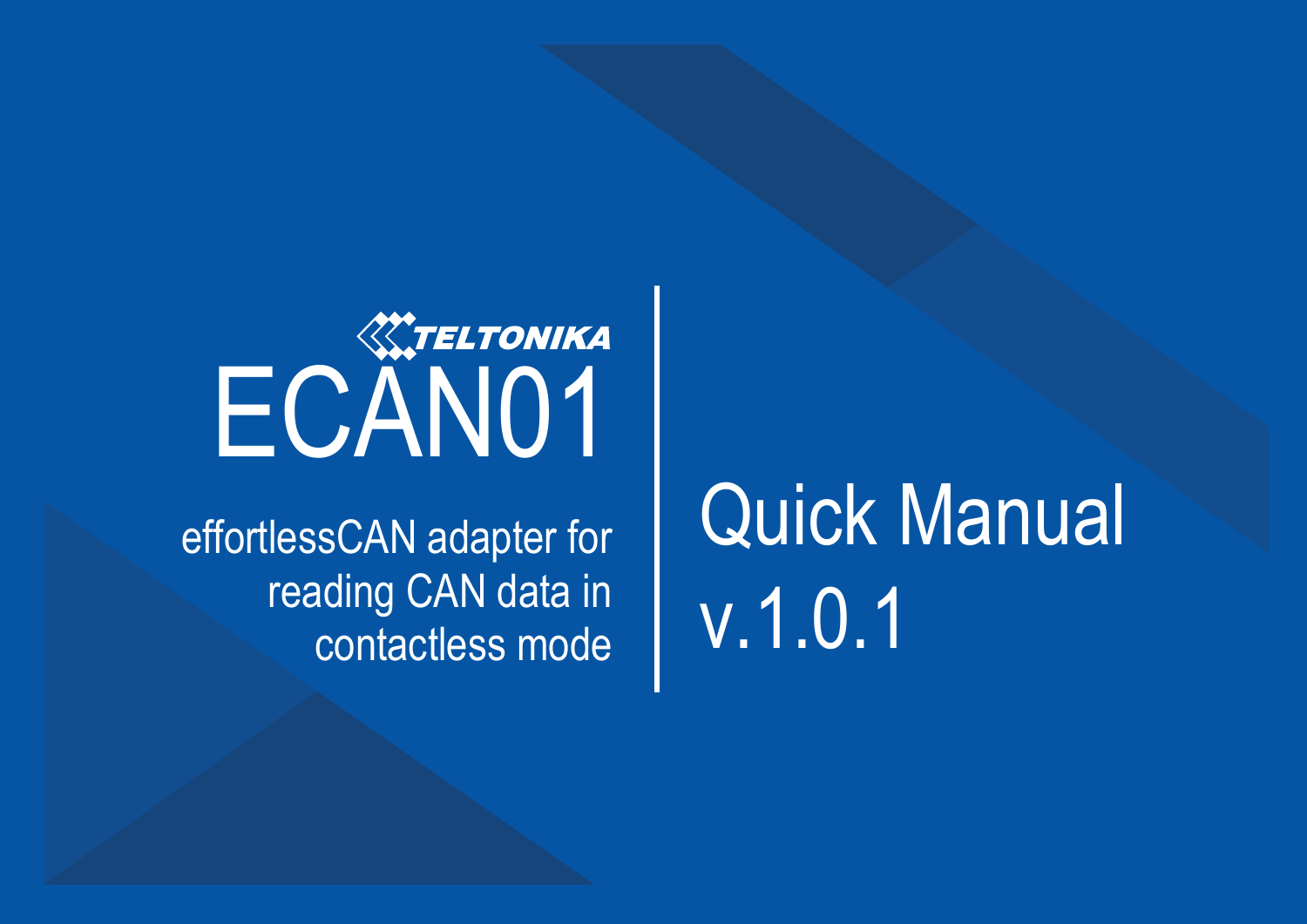

#### <span id="page-1-0"></span>**Table of Contents**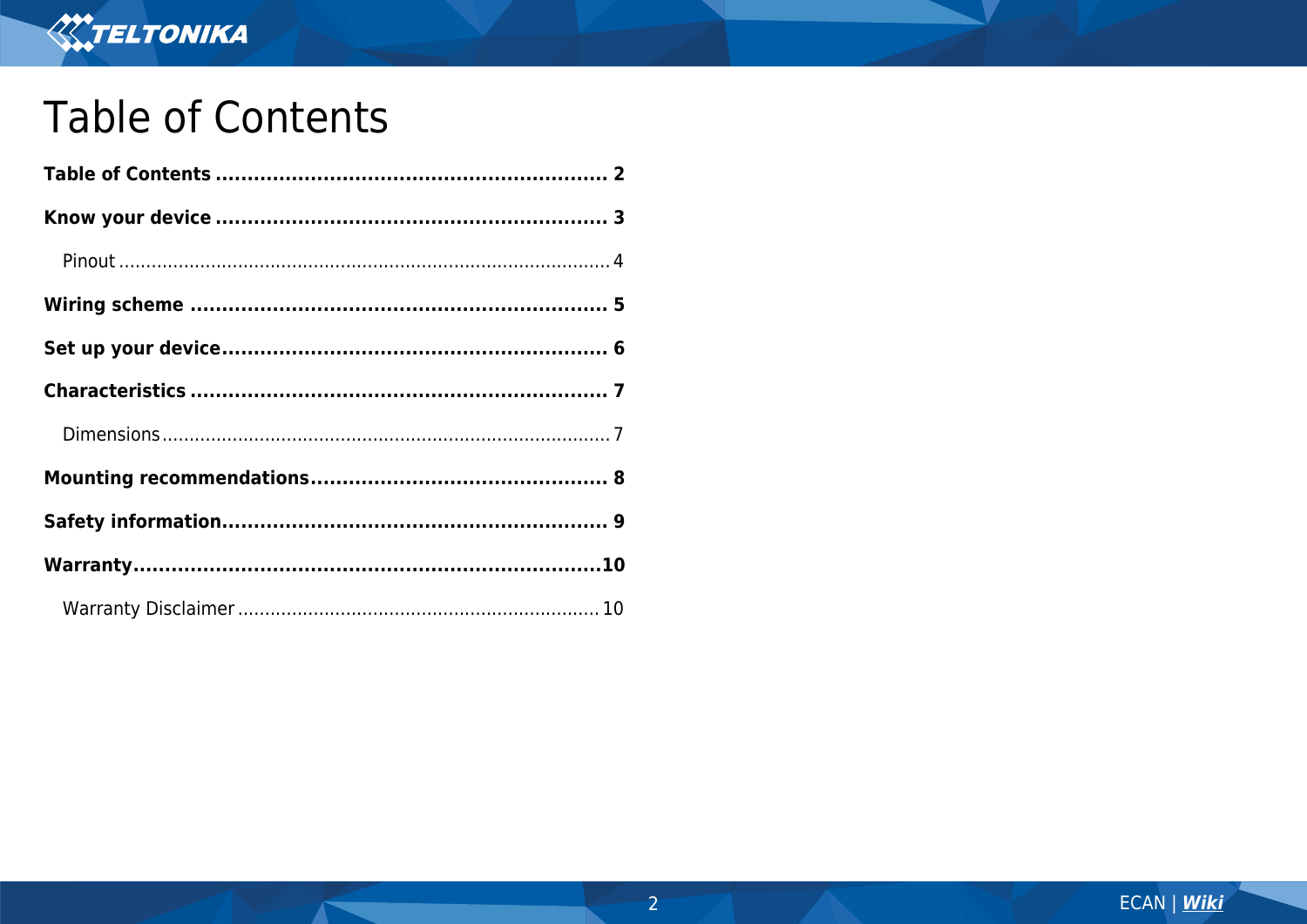

## <span id="page-2-0"></span>Know your device





**Figure 1 ECAN01 device view**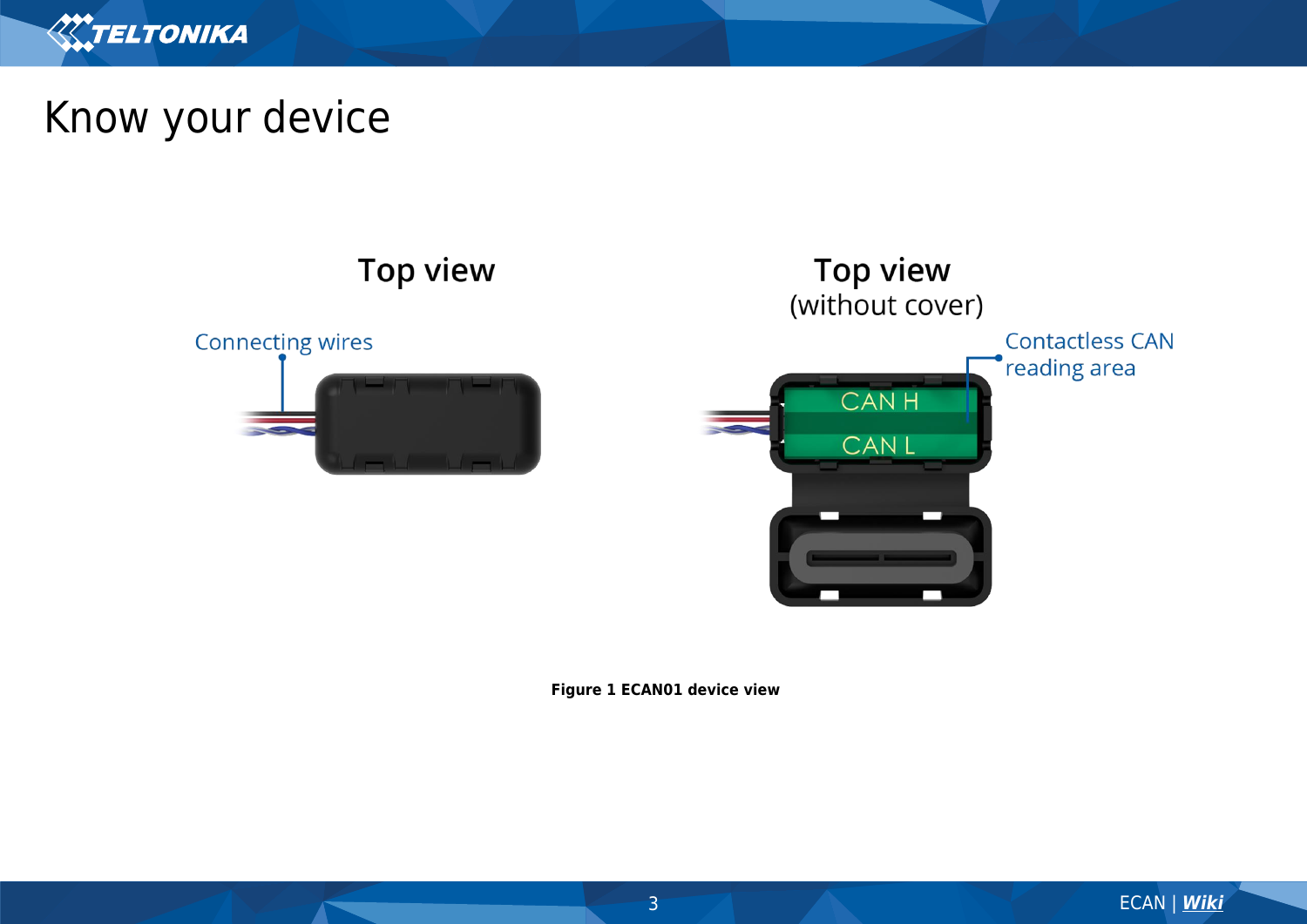

#### <span id="page-3-0"></span>Pinout

#### **Table 1 ECAN01 4 pin socket pinout**

| Pin number | Pin name     | <b>Description</b>                                                  |
|------------|--------------|---------------------------------------------------------------------|
|            | <b>CAN L</b> | <b>(Blue)</b> Connect to CAN L input of<br><b>CAN BUS converter</b> |
|            | <b>CAN H</b> | (White/Blue) Connect to CAN H<br>input of CAN BUS converter         |
|            | <b>VCC</b>   | <b>(Red)</b> Power supply (+6-30 V DC)                              |
|            | $GND$ $(-)$  | <b>(Black)</b> Ground pin $(10-30)$ V DC $(-)$                      |



**Figure 2 ECAN01 socket pinout**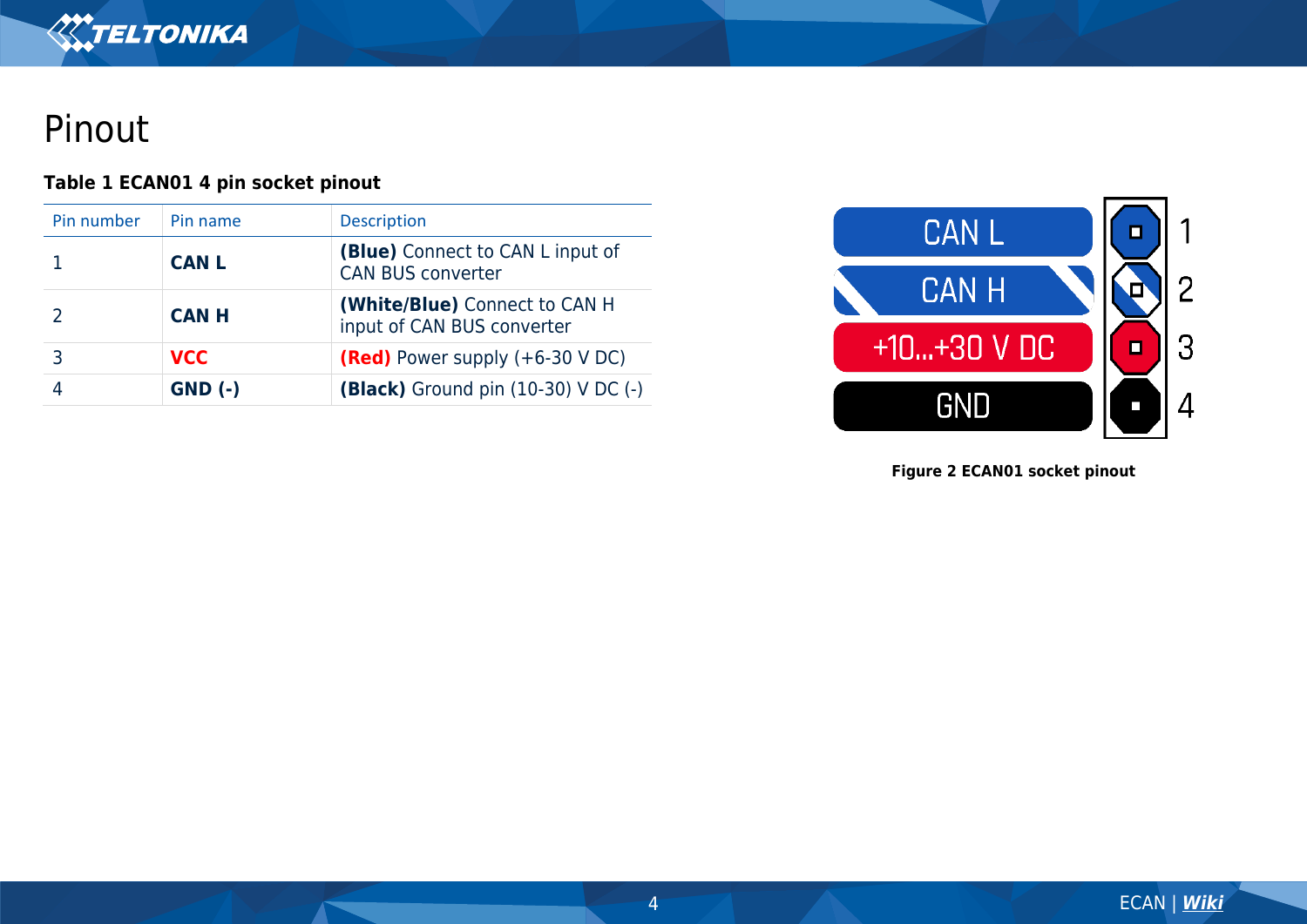

## <span id="page-4-0"></span>Wiring scheme



**Figure 3 ECAN01 wiring scheme**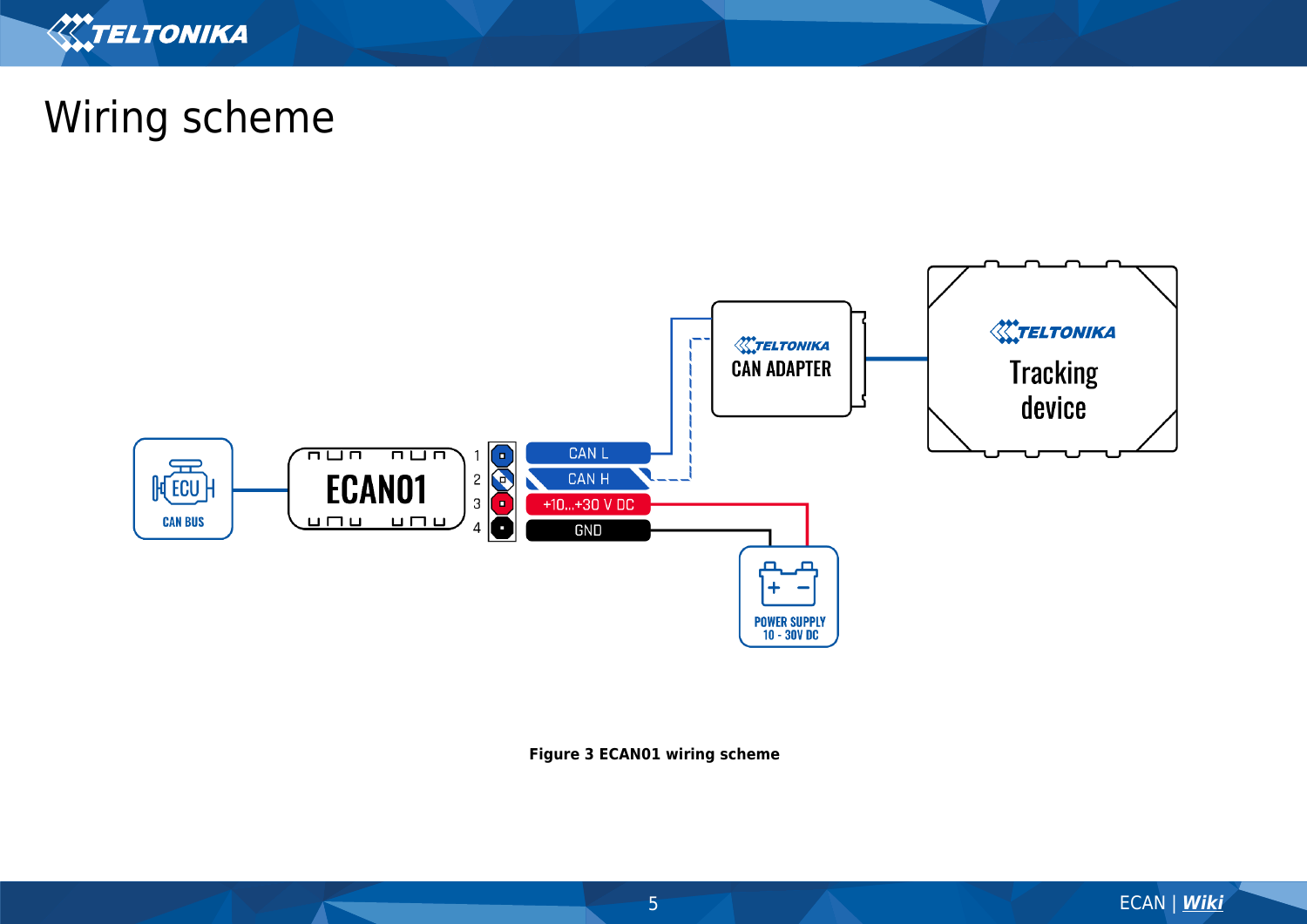

#### <span id="page-5-0"></span>Set up your device

How to insert CAN wires into contactless reader ECAN01

- 1. Gently open ECAN01 **cover** using **plastic pry tool** from both sides.
- 2. Insert **CAN** wires as shown in **figure 5**. Please make sure that correct slots are used (CAN **High**/CAN **Low**).
- 3. Gently close the device.
- 4. Device is ready-to-use.

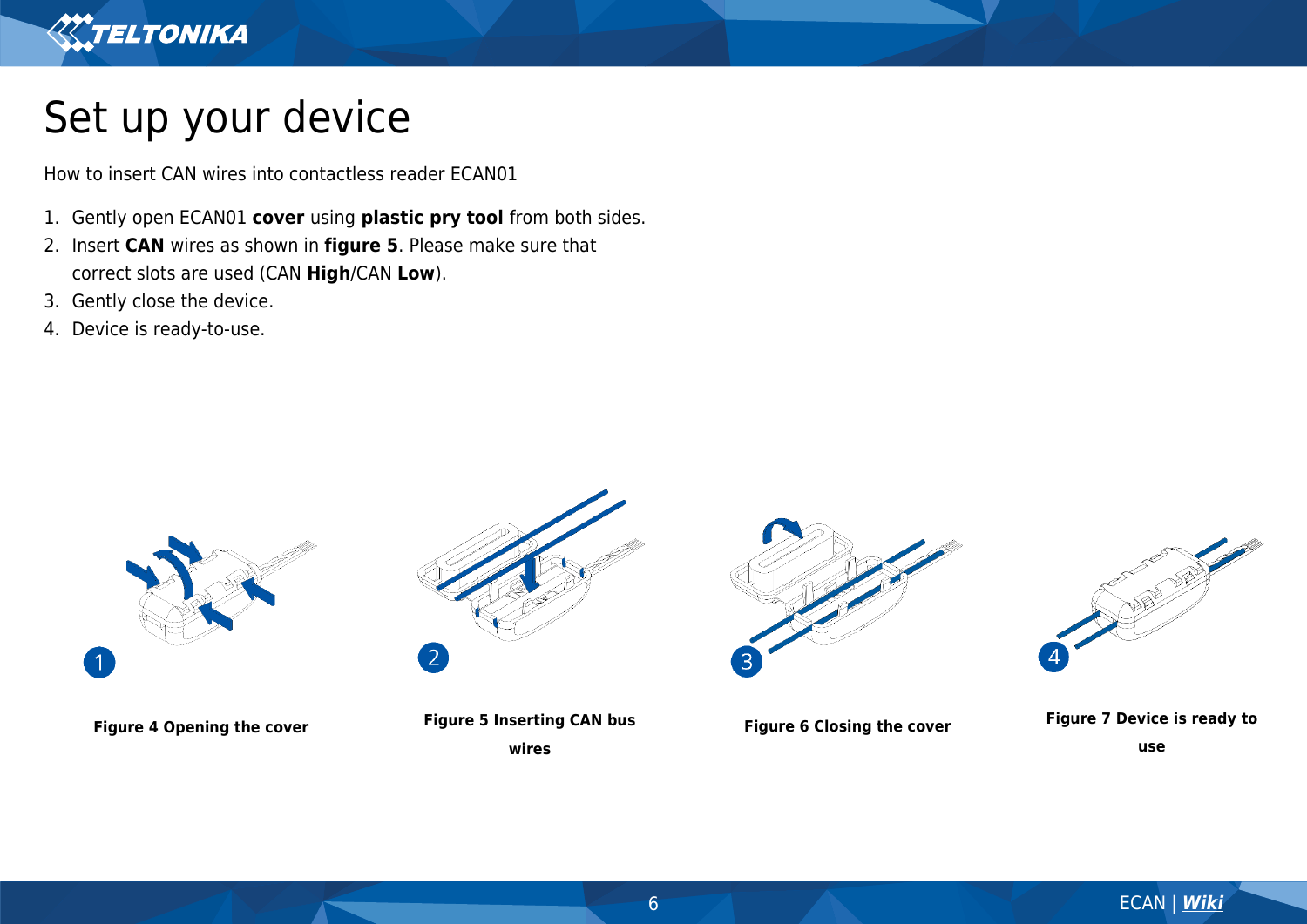

## <span id="page-6-0"></span>**Characteristics**

#### **Table 2 technical features**

|                                                      | Value |       |       |         |
|------------------------------------------------------|-------|-------|-------|---------|
| <b>Characteristic description</b>                    |       | Typ.  | Max.  | Unit    |
| <b>Supply Voltage</b>                                |       |       |       |         |
| Supply voltage (recommended operating<br>conditions) | $+10$ | $+12$ | $+30$ | V       |
| <b>CURRENT CONSUMPTION</b>                           |       |       |       |         |
| Working mode                                         |       | 6.9   |       | mA      |
| Stand-by mode                                        |       | 1.2   |       | mA      |
| <b>OPERATING TEMPERATURE</b>                         |       |       |       |         |
| Operating temperature                                | $-25$ |       | $+85$ | $\circ$ |
| <b>PROTECTION</b>                                    |       |       |       |         |
| Internal resettable fuse (max 33 V)                  |       |       | 750   | mA      |









**Figure 8 Dimensions**

#### <span id="page-6-1"></span>Dimensions

• Dimensions  $39.8 \times 18 \times 16.7$  mm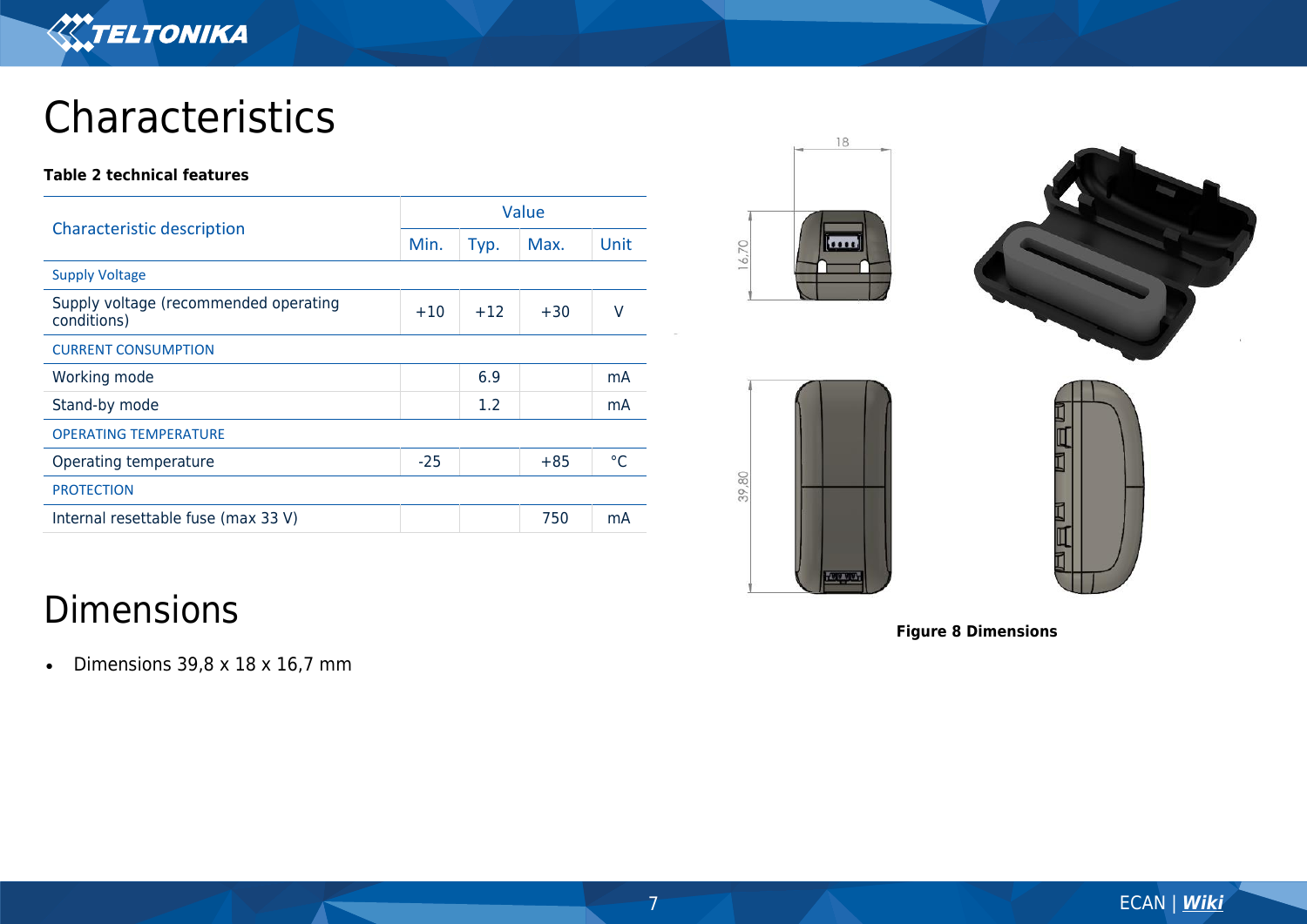

#### <span id="page-7-0"></span>Mounting recommendations

- Connecting wires
	- ▬ Device should be connected by following a connection scheme, which includes program number and CAN bus wires location. It will be provided on request by Teltonika technical support.
	- $-$  In order to locate CAN bus wires, any twisted pair in the vehicle should be checked especially on OBD, ICM (Instrument Cluster Module) and ECU.
	- ▬ Wires should be connected while the module is not plugged in.
	- ▬ Wires should be fastened to stable wires or other non-moving parts. Any heat emitting and/or moving objects should be kept away from the wires.
	- ▬ If the wires are placed in the exterior or in places where they can be damaged or exposed to heat, humidity, dirt, etc., additional insulation should be applied and the wires should not be loose.
	- Wires cannot be connected to the board computers or control units.
- Connecting power source
	- ▬ Be sure that after the car computer goes to sleep mode, power would still be available on power wires. Depending on the car model, this may happen in 5 to 30 minutes period.
	- When the module is connected, measure the voltage again to make sure it did not decrease.
	- It is recommended to connect to the main power cable in the fuse box.
- Connecting ground wire
- ▬ Ground wire is connected to the vehicle frame or metal parts that are fixed to the frame.
- ▬ If the wire is fixed with the bolt, the loop must be connected to the end of the wire.
- ▬ For better contact scrub paint from the spot where loop is going to be connected.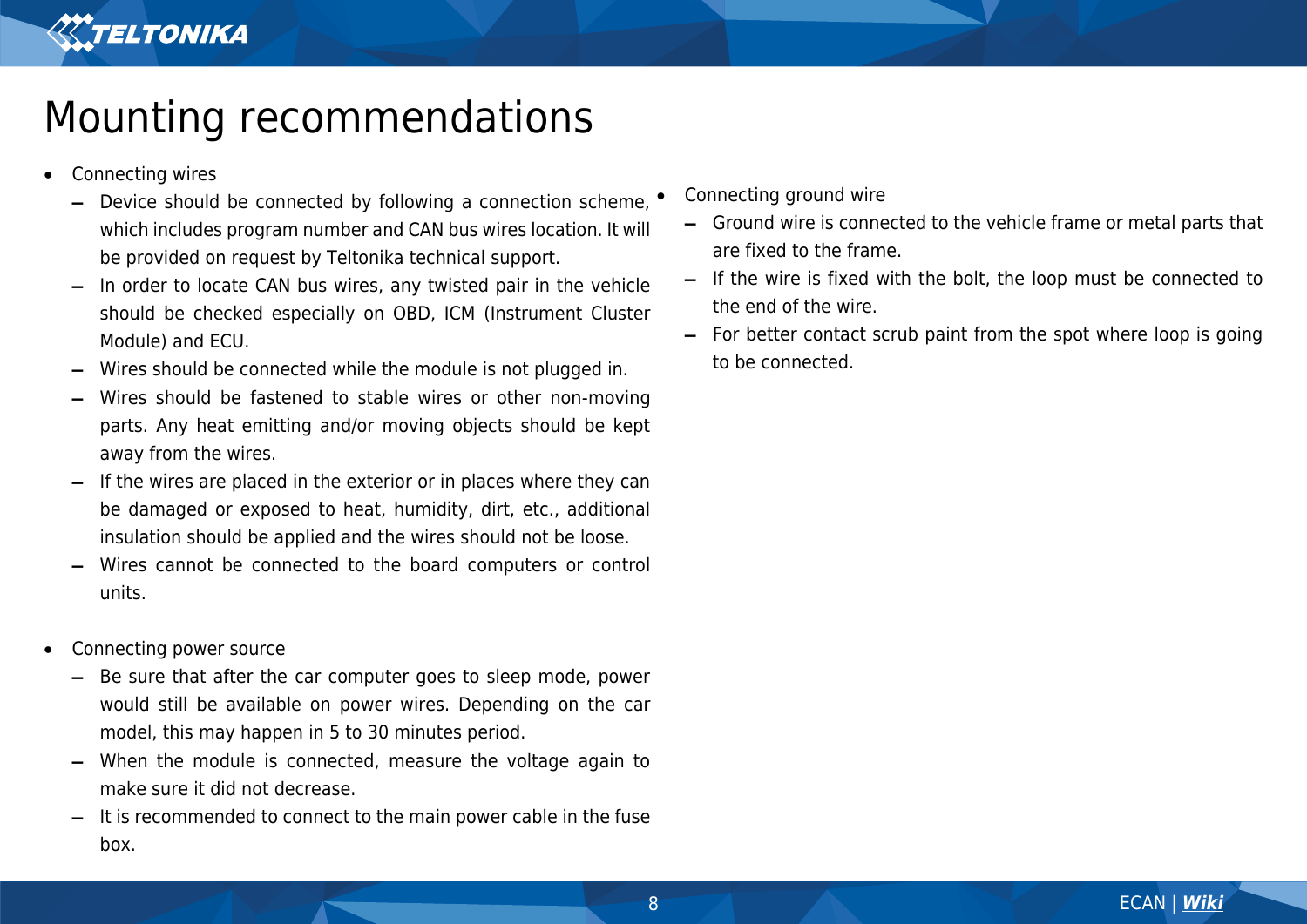

#### <span id="page-8-0"></span>Safety information

This message contains information on how to operate ECAN01 safely. By following these requirements and recommendations, you will avoid dangerous situations. You must read these instructions carefully and follow them strictly before operating the device!

- The device uses SELV limited power source. The nominal voltage is +12 V DC. The allowed voltage range is +10..+30 V DC.
- To avoid mechanical damage, it is advised to transport the device in an impact-proof package.
- When connecting the power connector wires to the vehicle, the appropriate jumpers of the vehicle power supply should be disconnected.
- Before unmounting the device from the vehicle, the power connector must be disconnected.



**Do not disassemble the device. If the device is damaged, the power supply cables are not insulated or the insulation is damaged, DO NOT touch the device before unplugging the power supply.**



**The device must be connected only by qualified personnel.**

**The device must be firmly fastened in a predefined location.**



**The programming must be performed using a PC with autonomic power supply.**



**Installation and/or handling during a lightning storm is prohibited.**



**The device is susceptible to water and humidity.**